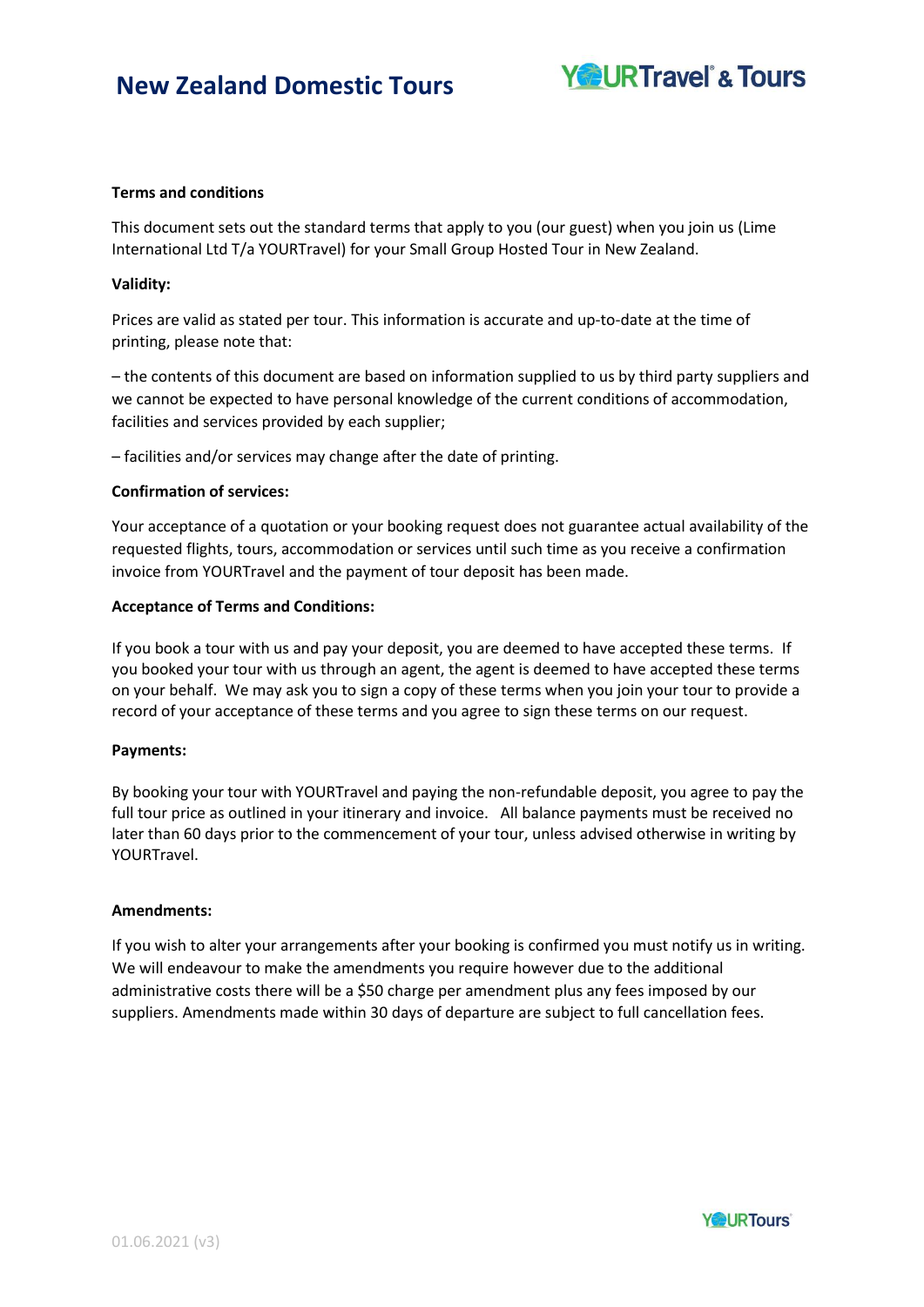

### **Force Majeure:**

YOURTravel defines Force Majeure as: "Any circumstances beyond the reasonable control of a party which prevent or impede the due performance of our services, including but not limited to war or hostilities; riot or civil commotion; epidemic; pandemic; earthquake, flood or other natural disasters." The traveller warrants that YOURTravel and its subsidiaries shall not be responsible and/or liable for costs or missed opportunities due to changes and/or cancellations in the program, or part(s) thereof due to Force Majeure.

### **Cancellation and Refunds:**

Cancelled bookings will incur charges. These charges can be up to 100% of the cost of the booking regardless of whether travel has commenced. As a minimum, our cancellation charges are set-out below, plus any applicable supplier fees or penalties. The amount of each suppliers cancellation fees or penalties is beyond our control and payment is solely your responsibility. To the extent permitted by law, no refund is available for cancellations after the tour has commenced or in respect of any tours, accommodation, meals or any other services not utilised.

Requests for refunds must be received no later than 30 days after the last service booked with YOURTravel.

*Note: Where air tickets are purchased from YOURTravel whether individually or as part of the tour package, cancellation fees may also be applied by the airline and refunds, if any, will not be made until the airline has refunded YOURTravel.*

Any cancellations must be received in writing. If you cancel your tour the Cancellation Fees are levied as follows:

- More than 61+ days before departure loss of non-refundable deposit
- From 60-30 days before departure 60% (40% refund) *plus any applicable supplier cancellation fees*
- Less than 30 days before departure 80% (20% refund) *plus any applicable supplier cancellation fees*
- Less than 7 day before departure 100% (no refund) *plus any applicable supplier cancellation fees*

No refunds on any unused portions of any itinerary. The exception is if a sightseeing service is cancelled by operator due to weather conditions/safety concerns etc and the operator authorises a refund.

### **Prices, Taxes and Currency Fluctuations:**

Prices are correct at the time and date of printing, however we reserve the right to amend the price of your tour if there are any changes in price imposed by other operators, major fluctuations in exchange rates, or increases in government taxes or other levies. We guarantee that the final price of your Hosted Tour will not change once we have received your final payment. If you pay your final payment to an agent, our price guarantee will not apply until we receive that payment from your agent.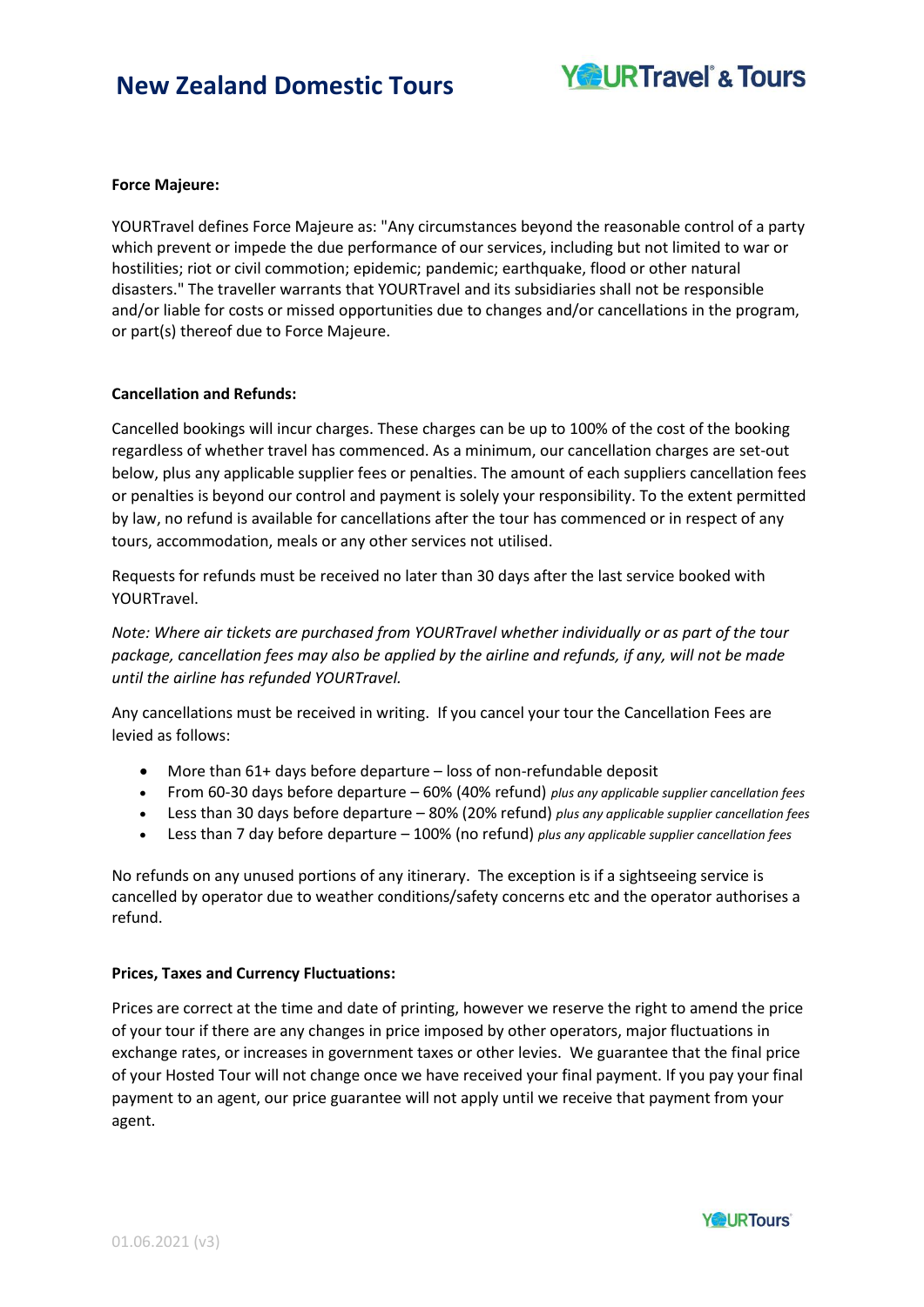

## **Not Included in Tour Cost:**

Drinks, telephone calls, travel insurance, items of a personal nature and flights *(unless otherwise stated in the tour itinerary)*.

### **Credit Card Transactions:**

We accept Mastercard, VISA, American Express and Q-Card for Credit Card payment. Payments made with a credit card will incur a service fee of 2.5% per transaction.

### **Travel Insurance:**

We strongly recommend that you purchase a domestic travel insurance policy to cover you during your tour. A comprehensive travel insurance policy may protect you from spending extra money in the event of an emergency, health problems or unforeseen changes to your tour.

#### **Health and Fitness:**

Guests should be in good health and able to walk moderate distances to fully participate in the sightseeing opportunities within our itineraries. All guests are required to acknowledge that they are of reasonable health and are considered to be fit to travel and are not travelling contrary to any medical advice. By acknowledging their health and fitness to participate passengers are indemnifying us from all actions, claims and demands arising out of any lack of health and fitness. We reserve the right to remove a passenger from a tour if their health or fitness interferes with any other passenger's experiences or the day to day running of the tour. In this instance our normal cancellation terms and conditions will apply. You agree that we have no liability to you for any loss, damage, costs or other effects of health problems you may encounter on your tour.

### **Holiday Variation:**

The itinerary for your hosted small group tour is correct at the time of printing, however may be subject to change without notice. Your itinerary could change due to road or weather conditions, changes imposed by other tour operators or a range of other factors outside our control. You agree that we have no liability to you for changes to your itinerary. If unforeseen circumstances beyond our control require us to make necessary changes to your tour we reserve the right to cancel or reschedule departures and itineraries. When it is necessary to change a hotel the company reserves the right to substitute accommodation of at least a similar standard. YOURTravel is not liable for any additional costs incurred in any changes beyond our control.

#### **Tour Manager: Hosted Small Group Tours**

YOURTravel reserves the right to change the allocated tour manager should it be deemed necessary.

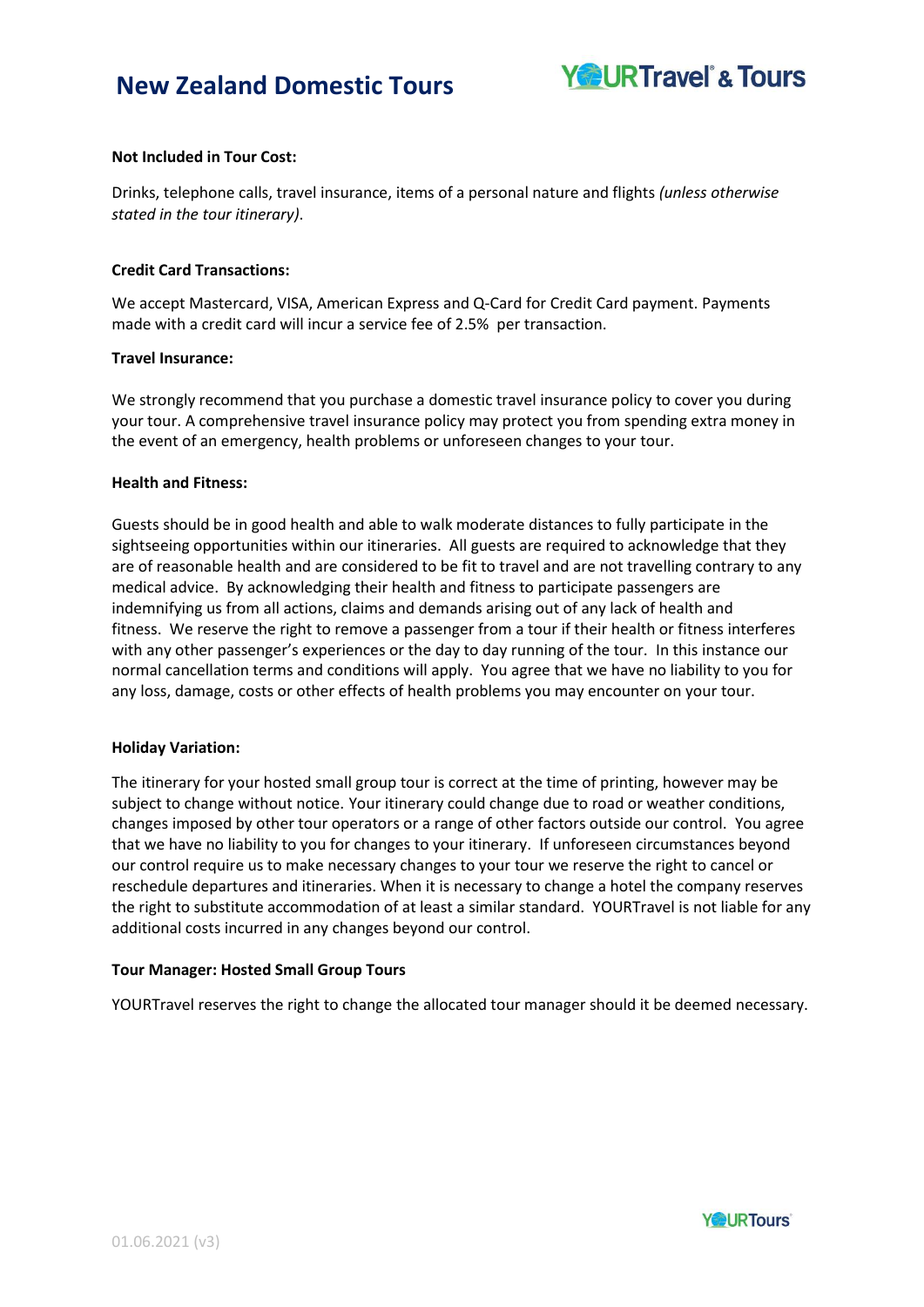

## **Accommodation and Meals:**

Accommodation and meal descriptions are based on current guides and are subject to change. Photographs may not be specific to the actual hotel room occupied or meal provided.

Meals highlighted in the tour brochure indicate the meals included in your tour price.

### **Maps:**

Maps used are for illustration purposes only and may not be to scale.

### **Our Responsibility:**

We are responsible for booking and packaging goods and services provided by other operators ("other operators") such as hotels, attractions and transportation companies to create your tour. We recommend that you familiarise yourself with the terms that will apply to those goods and services. We are not responsible and have no liability to you for the terms of other operators or for any loss, damage, omission or acts, negligent or otherwise, committed by those other operators.

There is no contract between the company and the traveller (guest) until the company has provided a confirmation invoice and the appropriate deposit has been received. YOURTravel accepts bookings subject to the following conditions:

(a) YOURTravel acts as a co-ordinator for all persons taking the tour in the making of all arrangements for transportation, sightseeing and hotel accommodations none of which are owned, managed, controlled or operated by YOURTravel.

(b) YOURTravel only acts as an agent for the owners, contractors and suppliers of transportation and/or other related travel services provided and assume no responsibility for the loss or damage to property or for injury, illness or death or for any damages or claims however so caused arising directly or indirectly from accidents, loss or damage to person or property, delays, transport failures, strikes, wars, uprisings or acts of God over which we have no control.

(c) While the company will use its best endeavours to operate all tours as advertised, reasonable changes in the itinerary may be made without notice where deemed necessary or advisable by the company.

(d) The information contained in this document is correct to the best of the Company's knowledge at the time of print. The Company however accepts no liability for innocent inaccuracies contained herein.

(e) If you are participating in a YOURTravel small group hosted tour you must over the age of 18 years.

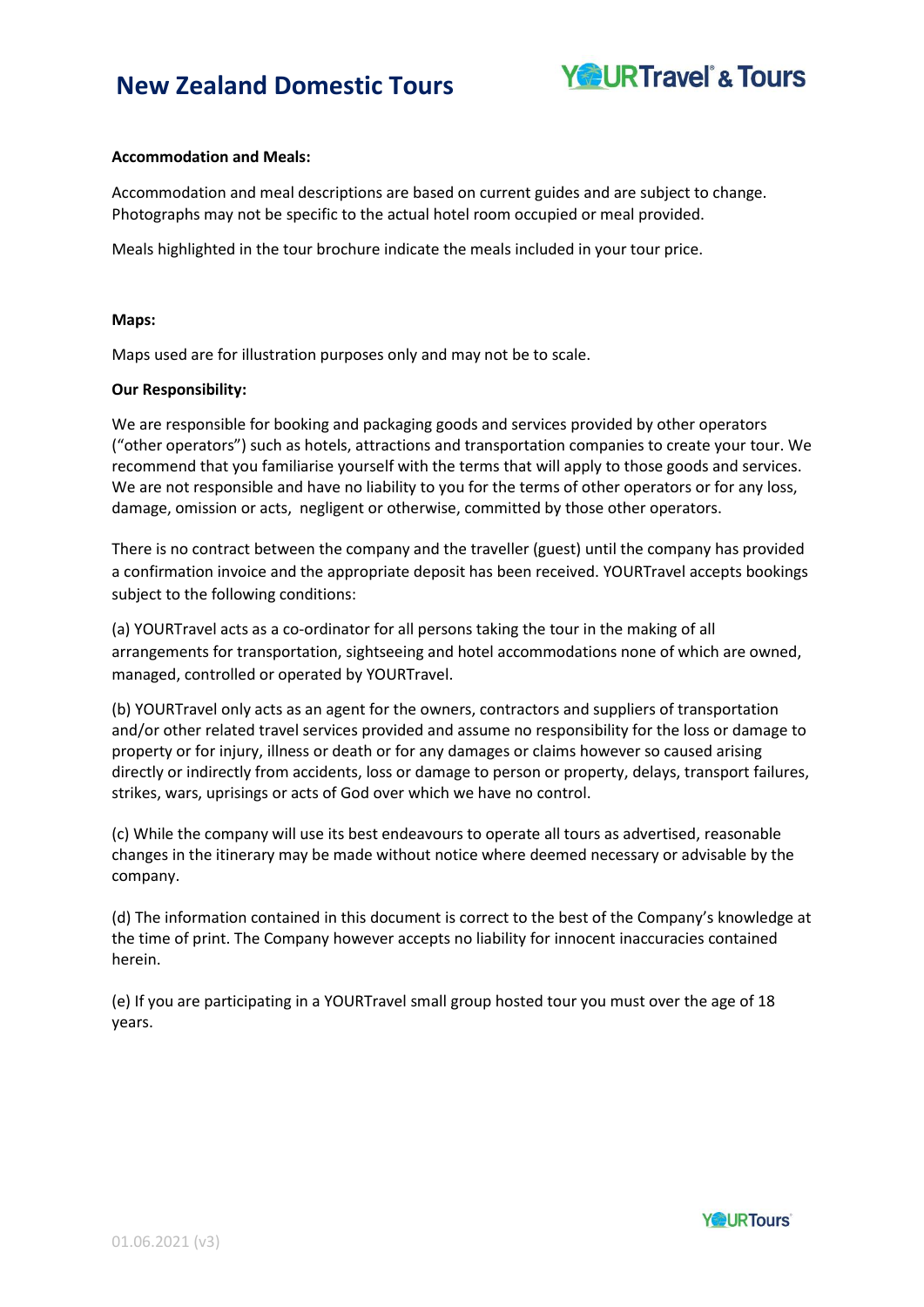

### **Your Responsibility:**

For the wellbeing of all guests, you agree to behave reasonably throughout your tour and not to be a nuisance to other passengers. You agree to comply with these terms and the terms that apply to any goods or services supplied to you by other operators. You also agree to comply with our reasonable requests and the requests of other operators. You indemnify us for any liability, costs, damages or other expenses we suffer or incur as a direct or indirect consequence of your behaviour while part of your tour.

### **Removal from your Tour:**

For the wellbeing of all guests on your tour, we reserve the right to remove you from your tour and cancel your booking with us, should you breach any of your obligations under these terms provided that, except in the case of a serious breach (as determined by us) we will give you notice of the breach and a reasonable opportunity (which will be no more than 2 days) to remedy the breach before exercising our cancellation right. In the case of a serious breach, we can exclude you from your booked tour and cancel your booking by immediate verbal or written notice to you. In the event of such cancellation, you will be responsible, at your cost, for arranging any accommodation, travel costs and other matters required as a direct or indirect consequence of the cancellation.

### **Smoking:**

Smoking is not permitted in any premises licenced to sell alcohol in New Zealand (bars, restaurants, cafes, casinos, etc). You cannot smoke in your hotel rooms or any of our supplier/operator vehicles.

#### **Group Tour Departures:**

YOURTravel operate our hosted small group tours subject to a minimum number of participants.

On receiving an initial deposit payment for a booking, we will send you a confirmation invoice and subsequently advise you once the tour departure is guaranteed. This will be no later than 6 weeks prior to the departure date. We reserve the right to cancel the tour up until 6 weeks prior to departure.

Risks: Some of our arrangements may involve physical activity and therefore ask that you must be in good health and fully able to participate in any of the activities within the Itinerary, please refer to Health and Fitness section. If you have any doubts they should be raised with a YOURTravel consultant or your agent as soon as possible so that we can advise you on the suitability of taking any tour. You may be required to sign a disclaimer form by the operator/provider concerned before you are allowed to participate in certain activities.

### **Solo Passengers:**

All our tour pricing is based on twin/double share. Solo passengers are welcome to join us by paying the single supplement cost. Available solo spaces are limited on each tour.

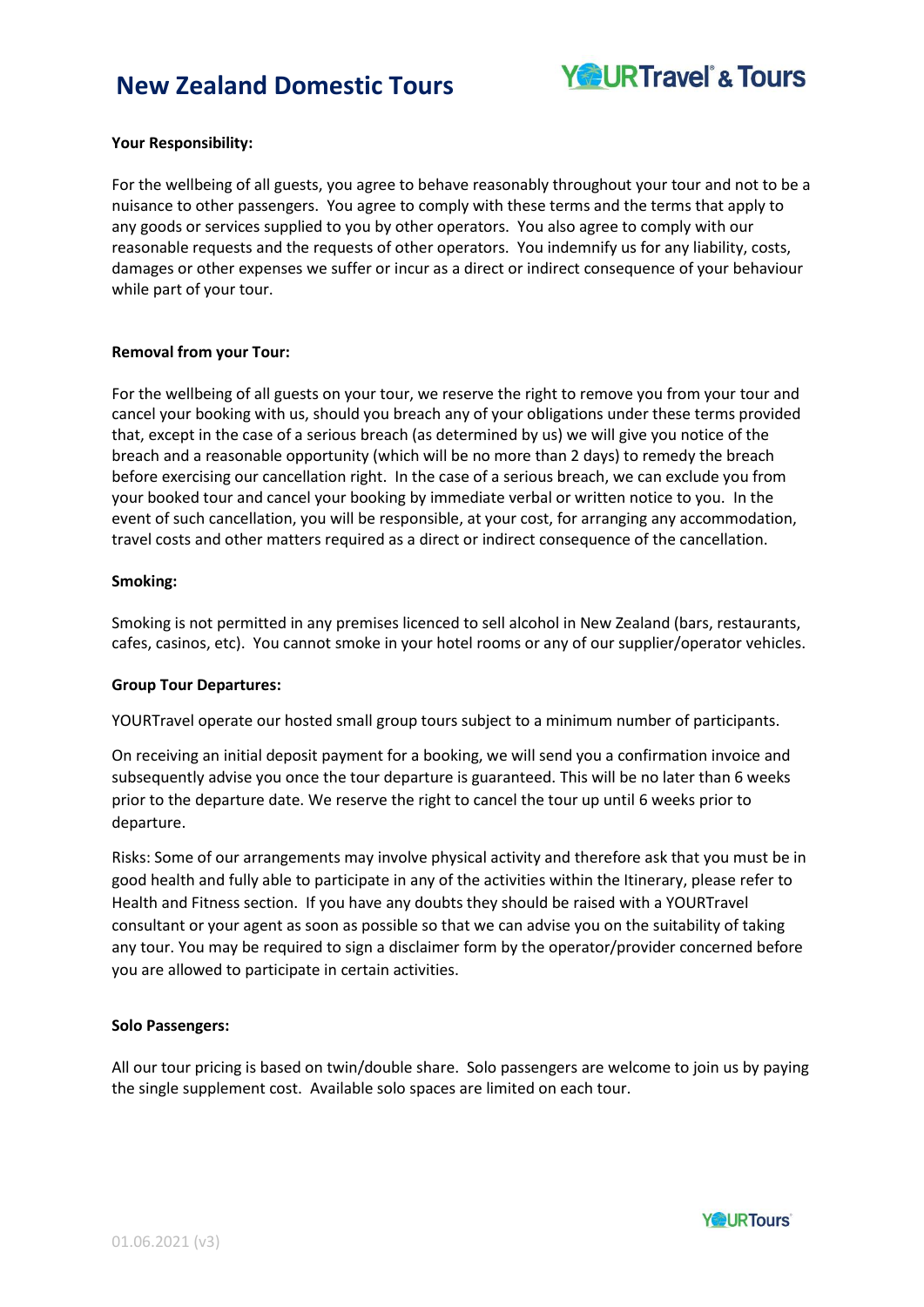

## **Checked Baggage:**

Due to space limitations aboard supplier/operator vehicles, you may only bring with you on your tour one average-sized piece of checked baggage weighing a maximum of 20kg, plus one small piece of carry-on luggage weighing a maximum of 5kg. Please note your carry-on luggage must not include wheels. If you bring excess baggage with you, we reserve the right to leave that excess baggage behind and you will be solely responsible for arranging and paying for storage of that excess luggage during your tour. We will have no liability to you for that excess luggage.

### **Health and Safety Information including COVID-19:**

For the health and safety of participants on the tour, any guest showing signs of illness such as fever, coughing or difficulty breathing, will not be accepted onboard the coach unless you can provide us with a negative Covid-19 test result received within the past 72 hours. Should any guest start to feel unwell on arrival or while on tour, they must immediately advise their tour manager and contact Healthline then visit a medical practitioner/medical centre/hospital. To return to the tour the guest must be deemed fit and well to participate fully on a coach tour, obtaining and providing us with a written medical clearance – not just a negative Covid-19 test. Any costs incurred will be at the guests own expense.

## **COVID-19 Cancellation / Refund Policy**

Covid-19 has created uncertainty for us all, therefore for cancellations directly related to Covid-19, we have negotiated special terms with our suppliers/operators which would override 'normal cancellation' terms as outlined above;

If the New Zealand Government imposes travel restrictions that would impact our ability to deliver your tour prior to commencing travel, firstly we will work with our suppliers/operators to ascertain refunds where possible. Should we be unable to obtain a refund from the relevant supplier/operators, you will receive a full credit for a future tour, less any applicable supplier/operator cancellation fees. If travel restrictions are imposed whilst on tour, we will seek credits on any unused portions of the itinerary from all suppliers. Any applicable credits will first be applied to any additional costs that our company may have incurred on your behalf e.g. if alternative accommodation or transportation to repatriate you to your home city or nearest airport etc is required. Any remaining refunds will be credited directly to you or your booking agent, if applicable.

Should you test positive for Covid-19 directly prior to travel or whilst on tour with us, then with supporting documentation provided to us (a positive Covid-19 test), we will seek credits on any unused portions of the itinerary from all suppliers. Any applicable credits will first be applied to any additional costs that our company may have incurred on your behalf e.g. if alternative accommodation or transportation to repatriate you to your home city or nearest airport etc is required. Any remaining refunds will be credited directly to you or your booking agent if applicable.